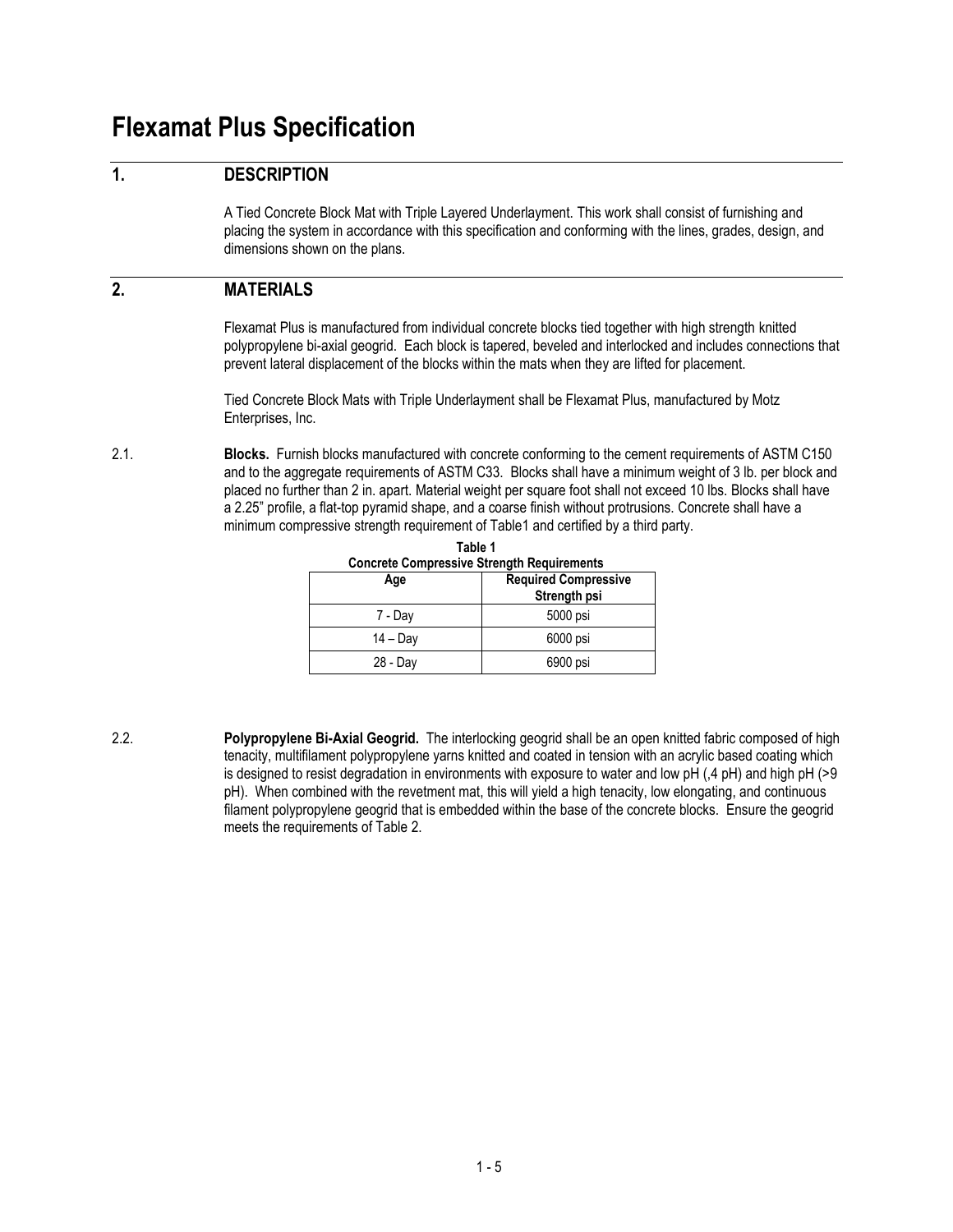| Polypropylene Bi-Axial Geogrid                        |                    |             |                          |
|-------------------------------------------------------|--------------------|-------------|--------------------------|
| Property                                              | Unit               | <b>Test</b> | Requirement              |
| Mass/Unit Area                                        | oz/yd <sup>2</sup> | ASTM D5261  | $6.5$ oz/yd <sup>2</sup> |
| Aperture Size                                         | English units      | Measured    | $1.4x$ 1.4 inch          |
| Ultimate Wide Width<br>Tensile Strength (MD x CMD)    | lb/ft              | ASTM D6637  | 2,055 lb/ft              |
| Elongation at Ultimate<br>Tensile Strength (MD x CMD) | %                  | ASTM D6637  | 6%                       |
| Wide Width Tensile<br>Strength @ 2% (MD x CMD)        | lb/ft              | ASTM D6637  | 822 lb/ft                |
| Wide Width Tensile<br>Strength @ 5% (MD x CMD)        | lb/ft              | ASTM D6637  | 1.640 lb/ft              |
| Tensile Modulus<br>@ 2% (MD x CMD)                    | lb/ft              | ASTM D6637  | 41,100 lb/ft             |
| <b>Tensile Modulus</b><br>@ 5% (MD x CMD)             | lb/ft              | ASTM D6637  | 32,800 lb/ft             |

**Table 2**

2.3. **Underlayment Materials.** A four-layered system includes, in order from top to bottom, 1) Concrete block mat 2) 5-Pick Leno Weave 3) Recyclex TRM-V and 4) Curlex® II. The underlayment materials shall be packaged within the roll of the Flexamat Plus.



#### **Five-Pick Leno Weave:**

This Five-Pick Weave provides added strength and support to the underlayments.

| <b>Index Property</b> | <b>Units</b>     | Value           |
|-----------------------|------------------|-----------------|
| <b>GSM</b>            | q/m <sup>2</sup> | $118(-3^{2}+3)$ |
| Density               | Picks/10cm       | 62 x 24 (+/- 2) |
| Warp Strength         | $N/5$ cm         | > 350           |
| Warp Elongation       | %                | $20 - 50$       |
| Weft Strength         | N/5cm            | > 280           |
| Weft Elongation       | %                | $20 - 50$       |
| Warp Shrinkage        | %                | $\leq 7$        |
| Weft Shrinkage        | %                | $\leq 9$        |

#### **Recyclex® TRM:**

Recyclex TRM – V is a permanent non-degradable Turf Reinforcement Mat (TRM), consists of 100% post-consumer recycled polyester (green or brown bottles) with 80% five-inch fibers or greater fiber length. It is of consistent thickness with fibers evenly distributed throughout the entire area of the TRM. The top and bottom of each TRM is covered with heavy duty polypropylene net. Fibers are tightly crimped and curled to allow fiber interlock, and to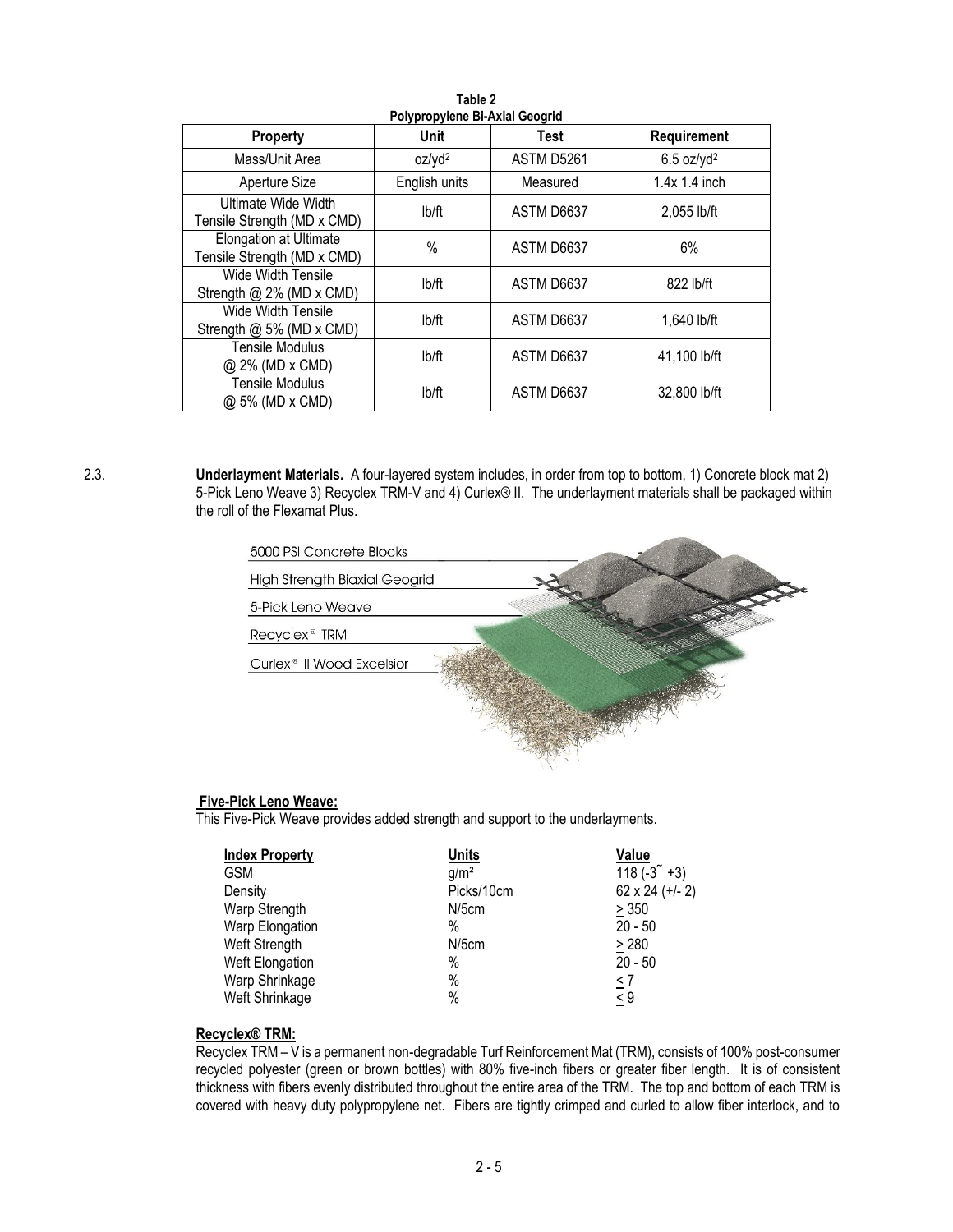retain 95% memory of the original shape after loading by hydraulic events. Fibers have a specific gravity greater than 1.0; therefore, the blanket will not float during hydraulic events. Recyclex TRM – V meets Federal Government Executive Order initiatives for use of products made from, or incorporating, recycled materials. Recyclex TRM – V shall be manufactured in the U.S.A. and the fibers shall be made from 100% recycled post-consumer goods.

| <b>Index Property</b>    | <b>Test Method</b>     | Value                                                                      |
|--------------------------|------------------------|----------------------------------------------------------------------------|
| <b>Thickness</b>         | <b>ASTM D 6525</b>     | $0.294$ in (7.47 mm)                                                       |
| <b>Light Penetration</b> | <b>ASTM D 6567</b>     | 57%                                                                        |
| Resiliency               | <b>ASTM D 6524</b>     | 86%                                                                        |
| Mass per Unit Area       | <b>ASTM D 6566</b>     |                                                                            |
| MD-Tensile Strength Max. | <b>ASTM D 6818</b>     | 0.50 lb/yd <sup>2</sup> (271 g/m <sup>2</sup> )<br>295.2 lb/ft (4.32 kN/m) |
| TD-Tensile Strength Max. | <b>ASTM D 6818</b>     | 194.4 lb/ft (2.85 kN/m)                                                    |
| MD-Elongation            | <b>ASTM D 6818</b>     | 32.2%                                                                      |
| TD-Elongation            | ASTM D 6818            | 40.8%                                                                      |
| Swell                    | <b>ECTC Procedure</b>  | 8%                                                                         |
| <b>Water Absorption</b>  | ASTM D 1117/ECTC       | 33.8%                                                                      |
| Specific Gravity         | ASTM D 792             | 1.21                                                                       |
| UV Stability             | ASTM D 4355 (1,000 hr) | 80% minimum                                                                |
| Porosity                 | Calculated             | 97.5%                                                                      |
|                          | ECTC Method 2          |                                                                            |
| Bench-Scale Rain Splash  |                        | SLR = $5.86$ @ 2 in/hr $1.2$                                               |
| Bench-Scale Rain Splash  | ECTC Method 2          | $SLR = 5.00 \omega 4$ in/hr <sup>1,2</sup>                                 |
| Bench-Scale Rain Splash  | ECTC Method 2          | $SLR = 6.33 \omega 6$ in/hr <sup>1,2</sup>                                 |
| Bench-Scale Shear        | ECTC Method 3          | 2.41 lb/ft <sup>2</sup> @ 0.5 in soil loss <sup>2</sup>                    |
| Germination Improvement  | <b>ECTC Method 4</b>   | 432%                                                                       |

<sup>1</sup> SLR is the Soil Loss Ratio, as reported by NTPEP/AASHTO. <sup>2</sup> Bench-scale index values should not be used for design purposes

#### **Curlex® II:**

Curlex II erosion control blanket (ECB) consists of a specific cut of naturally seed free Great Lakes Aspen curled wood excelsior with 80% six-inch fibers or greater fiber length. It is of consistent thickness with fibers evenly distributed throughout the entire area of the blanket. The top and bottom of each blanket is covered with degradable polypropylene netting.

| <b>Index Property</b>    | Test Method           | Value                                                                                    |
|--------------------------|-----------------------|------------------------------------------------------------------------------------------|
| <b>Thickness</b>         | <b>ASTM D 6525</b>    | $0.418$ in (10.62 mm)                                                                    |
| Light Penetration        | <b>ASTM D 6567</b>    | 34.6%                                                                                    |
| Resiliency               | <b>ASTM D 6524</b>    | 64%                                                                                      |
| Mass per Unit Area       | <b>ASTM D 6475</b>    | $0.57$ lb/yd <sup>2</sup> (309 g/m <sup>2</sup> )                                        |
| MD-Tensile Strength Max. | <b>ASTM D 6818</b>    | 127.0 lb/ft (1.9 kN/m)                                                                   |
| TD-Tensile Strength Max. | <b>ASTM D 6818</b>    | 50.9 lb/ft (0.7 kN/m)                                                                    |
| MD-Elongation            | ASTM D 6818           | 28.64%                                                                                   |
| TD-Elongation            | ASTM D 6818           | 29.84%                                                                                   |
| Swell                    | <b>ECTC Procedure</b> | 89%                                                                                      |
| <b>Water Absorption</b>  | ASTM D 1117/ECTC      | 199%                                                                                     |
| Bench-Scale Rain Splash  | ECTC Method 2         | $SLR = 6.84$ @ 2 in/hr <sup>2,3</sup>                                                    |
| Bench-Scale Rain Splash  | ECTC Method 2         |                                                                                          |
| Bench-Scale Rain Splash  | ECTC Method 2         | SLR = $7.19$ $\odot$ 4 in/hr <sup>2,3</sup><br>SLR = 7.56 $\odot$ 6 in/hr <sup>2,3</sup> |
| Bench-Scale Shear        | ECTC Method 3         | 2.6 lb/ft <sup>2</sup> @ 0.5 in soil loss <sup>3</sup>                                   |
| Germination Improvement  | <b>ECTC Method 4</b>  | 645%                                                                                     |
|                          |                       |                                                                                          |

 $1$  Weight is based on a dry fiber weight basis at time of manufacture. Baseline moisture content of Great Lakes Aspen excelsior is 22%.

<sup>2</sup>SLR is the Soil Loss Ratio, as reported by NTPEP/AASHTO. <sup>3</sup> Bench-scale index values should not be used for design purposes.

2.4. Mats will be rolled for shipment. Upon delivery, rolls may be left exposed for up to 30 days. If exposure will exceed 30 days, cover or tarp the rolls to minimize UV exposure.

> Chipping or missing concrete resulting in a weight loss exceeding 15% of the average weight of a concrete unit is grounds for rejection by the engineer. Replace, repair or patch the damaged areas per the manufacturer's recommendations.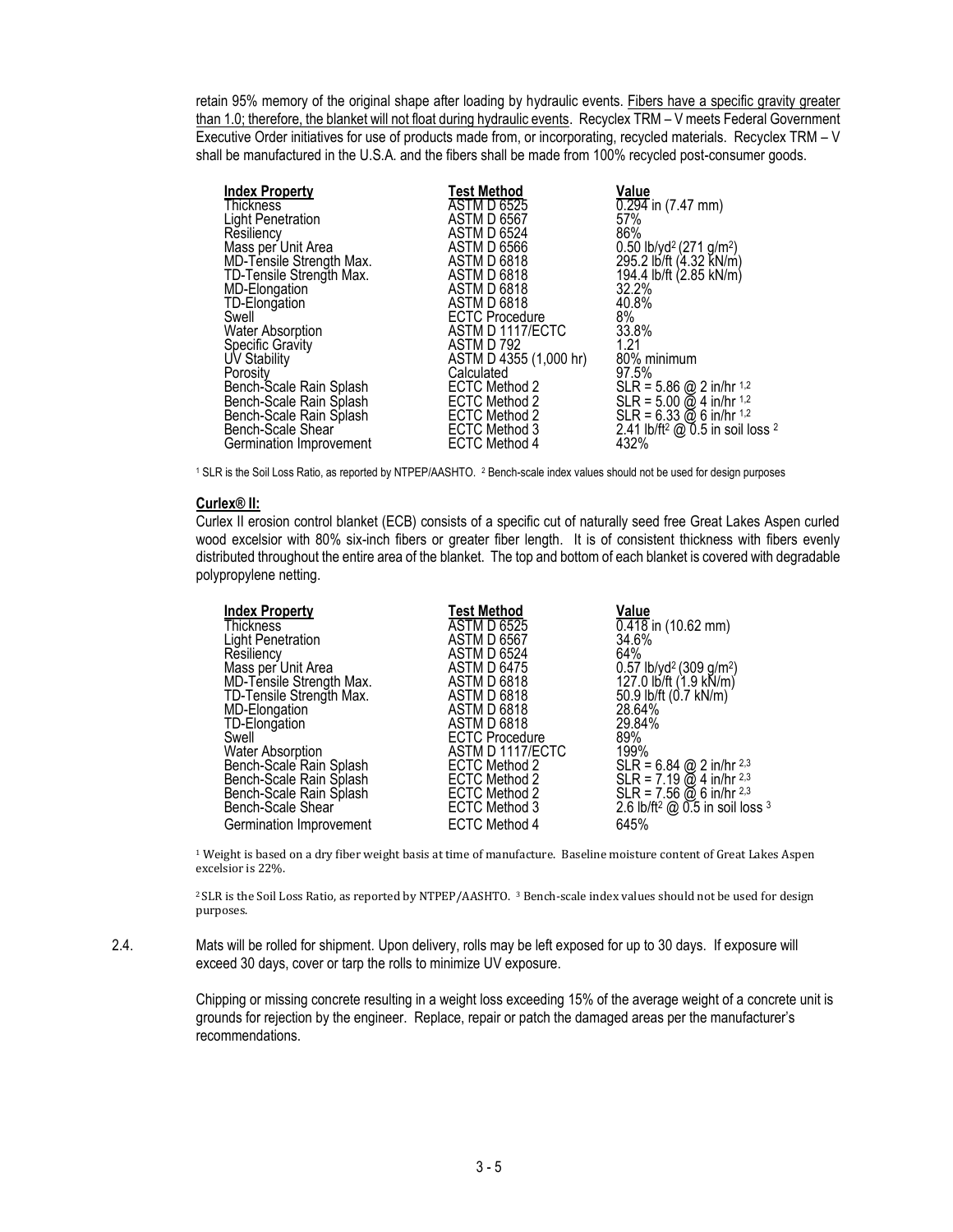### **3. PERFORMANCE**

Full-Scale laboratory testing performed by an independent 3<sup>rd</sup> party testing facility with associated engineered calculations certifying the hydraulic capacity of the proposed Tied-Concrete Block Erosion Control Mat meets the following requirements:

| Test             | Tested Value        | Bed Slope | Soil Classification | <b>Limiting Value</b>    |
|------------------|---------------------|-----------|---------------------|--------------------------|
| <b>ASTM 6460</b> | <b>Shear Stress</b> | 30%       | Sandy Loam (USDA)   | $24$ lb./ft <sup>2</sup> |
| <b>ASTM 6460</b> | Velocity            | 20%       | Loam (USDA)         | ft./sec<br>30            |

#### **4. ALTERNATIVE PRODUCTS**

Such products must be pre-approved in writing by the Engineer prior to bid date. Alternative product packages must be submitted to the Engineer a minimum of fifteen (45) days prior to bid date. Submittal packages for alternate products must include, as a minimum, the following:

- 4.1. Alternative Product Properties Product must be comprised of materials as detailed in Section 2, including both in composition, underlayment layers and performance requirements.
- 4.2. Full-Scale laboratory testing performed by an independent 3rd party testing facility with associated engineered calculations certifying the hydraulic capacity of the proposed Tied-Concrete Block Erosion Control Mat meets the performance requirements listed in Section 3 of this specification.
- 4.3. A list of 15 comparable projects in terms of project size, application and material dimensions in the United States, where the results of the specific alternative material's use can be verified and reviewed for system integrity and sustained after a minimum of 10 years of service life.

#### **5. EQUIPMENT**

Provide the proper equipment to place the mat that will not damage the mat material or disturb the topsoil subgrade and seed bed.

### **6. CONSTRUCTION**

Prior to installing Flexamat Plus, prepare the subgrade as detailed in the plans. All subgrade surfaces to be smooth and free of all rocks, stones, sticks, roots, and other protrusions or debris of any kind that would result in an individual block being raised more than 3/4 in. above the adjoining blocks. When seeding is shown on the plans, provide subgrade material that can sustain growth.

Ensure the prepared subgrade provides a smooth, firm, and unyielding foundation for the mats. The subgrade shall be graded into a parabolic or trapezoidal shape to concentrate flow to middle of mat or mats.

When vegetation is required, distribute seed on the prepared topsoil subgrade before installation of the concrete mats in accordance with the specifications.